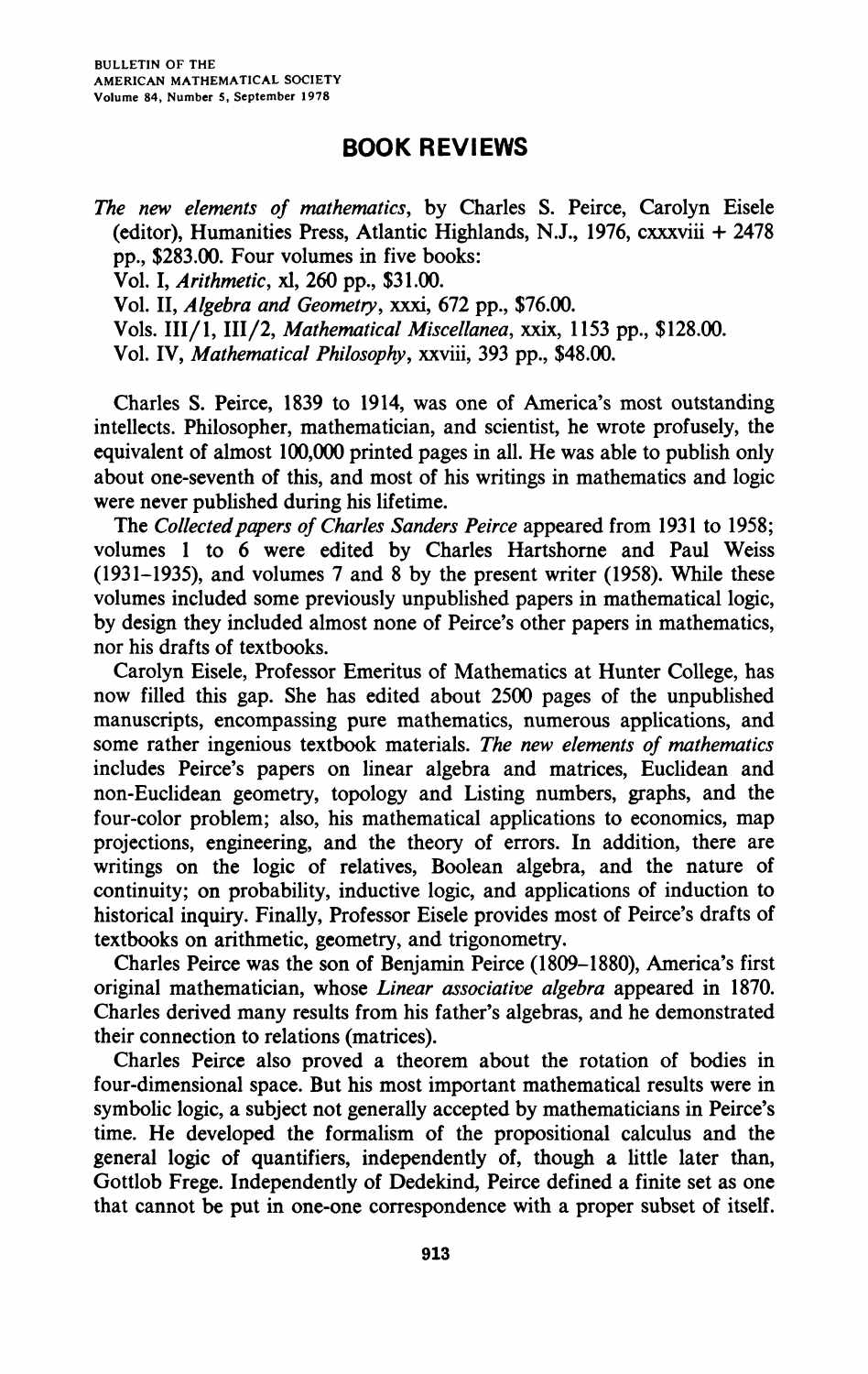**He was the first to define all Boolean functions in terms of the single primitives "not-and" and "not-or" and to conceive of the truth-table method of evaluating truth-functions. He also was the first to develop multi-valued logics.** 

**Peirce's only regular occupation was as a physicist with the United States Coast and Geodetic Survey. He achieved great distinction in this position, and, appropriately, the National Oceanic and Atmospheric Administration now has an instrumented ship named after him. Peirce's job was to measure and compare the force of gravity at various places in the United States and Europe by swinging pendula, to help determine the ellipticity of the earth. He became fascinated by the problem of experimental error and its relation to the classical issue of determinism versus indeterminism. Using both experiment and statistical theory, he analyzed the errors in measuring the force of gravity with the current pendula and techniques, and proved that the errors were 100 times as great as the experts had believed!** 

**His interest in the accuracy of measurement led Peirce to suggest that the best standard of length would be a wavelength of light produced by a specific element. Such a standard is now used, the meter being defined as so many wavelengths in vacuum of the orange-red line of the spectrum of a particular isotope of krypton.** 

**Charles Peirce's most original work was in general logic, the methodology of inquiry, and the philosophy of science. He was interested in applying mathematics to inquiry in many forms and in many areas. He was the first to develop inductive logic in terms of statistics and probability, and the first to formalize modal logic. He sought a quantitative measure of information. He connected statistics to Darwin's theory of the evolution of natural species and was the first to see that evolution could be given a mathematical formulation. He used calculus to analyze the market, and made a mathematical analysis of the most economic way to do research. He wrote a long paper on the inductive logic of history.** 

**When Peirce worked in science and mathematics he was constantly thinking of their methods, their foundational principles, and their philosophical implications. He founded pragmatism, developing it out of his probabilistic analysis of the evolution of belief. He created an evolutionary metaphysics embracing cosmic evolution, biological evolution, and social evolution. According to Peirce, the basic laws are probabilistic and not reducible to universal causal laws. These laws produce change gradually, so that mathematically continuous functions are always applicable.** 

**The role of these two factors of chance and continuity in Darwinian evolution is clear enough. Chance produces the variation to be tested by the environment, and the evolution of species is continuous, not discrete as in creationism. It is interesting to see how Peirce's two principles have fared in quantum mechanics, a subject that appeared after his death. Let us assume that John von Neumann's foundational analysis holds for the ultimate form of quantum mechanics. Then, by his theorem that there are no hidden parameters, the probabilistic laws of quantum mechanics are basic and are not reducible to deterministic laws. So Peirce is correct on the basic role of**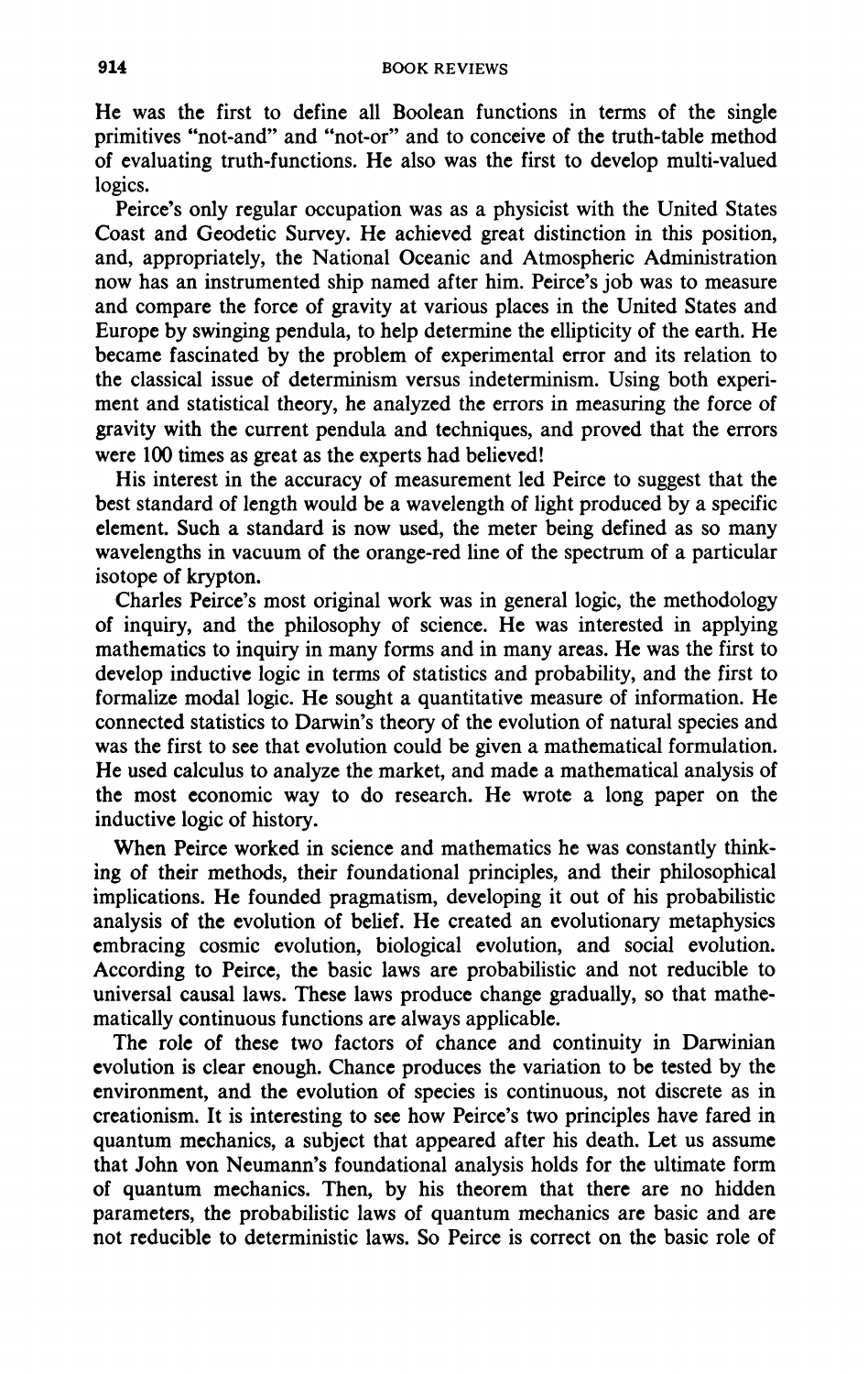**chance. But since matter as depicted by quantum mechanics is discrete, Peirce's continuity principle fails.** 

**Although Peirce never held a regular university position, he did teach for a few years at Johns Hopkins in Baltimore, while still working for the Coast Survey in Washington. He had some excellent students, whom he taught methods of research: Joseph Jastrow, who did experimental work with Peirce on the probabilistic character of the threshold of sensation; Christine Ladd-Franklin, who invented a new way of testing syllogisms and later a theory of color vision; and Alan Marquand, who designed logic machines and later became an outstanding professor of classical archeology at Princeton University. John Dewey was also a student of Peirce's at Johns Hopkins, but was not influenced by him until later.** 

**In his opening lecture to his logic course in the fall of 1882, Peirce said:** 

**This is the age of methods; and the university which is to be the exponent of the living condition of the human mind, must be the university of methods...** 

**. . . when new paths have to be struck out, a spinal cord is not enough; a brain is needed, and that brain an organ of mind, and that mind perfected by a liberal education. And a liberal education-so far as its relation to the understanding goes-means** *logic.* **That is indispensable to it, and no other one thing is.** 

**Peirce was advocating two interrelated policies here. First, that the university should teach its students how to solve problems and obtain new results. The student's acquisition of existing knowledge was to be directed toward this end. Peirce himself successfully employed this policy with Jastrow, Ladd-Franklin, and Marquand.** 

**Peirce's second theme was that science was becoming aware of its methodology and that new methods of research were being developed, such as experimental method in psychology. Further, Peirce thought the time was ripe for the general theory of methods, the core of which was logic in a sense both broad and deep. He regarded mathematical logic as the foundation of all reasoning. Inductive logic, including the applications of probability and statistics, was a second important branch of logic. The third branch was a logic of discovery that would contain rules and procedures helpful in solving problems and discovering new results. Peirce believed that his general theory of methods would unify the methods employed in inquiry and lead to their improvement.** 

**About twenty years later Peirce sought to apply his conception of methodology and its role in education to the teaching of mathematics. He wrote textbook manuscripts in arithmetic, algebra, and geometry. These drafts are among the most interesting papers in** *The new elements of mathematics;* **they are reproduced in volumes I and II.** 

**To place Peirce's textbooks in proper historical perspective, we should bear in mind that the teaching of mathematics in his time relied heavily on rote learning and extended practice, with little emphasis on intuitive understanding or the interrelations of the concepts and rules or the relation of mathematical entities to their instances and applications. This general situation continued, with gradual improvement, until about twenty years ago,**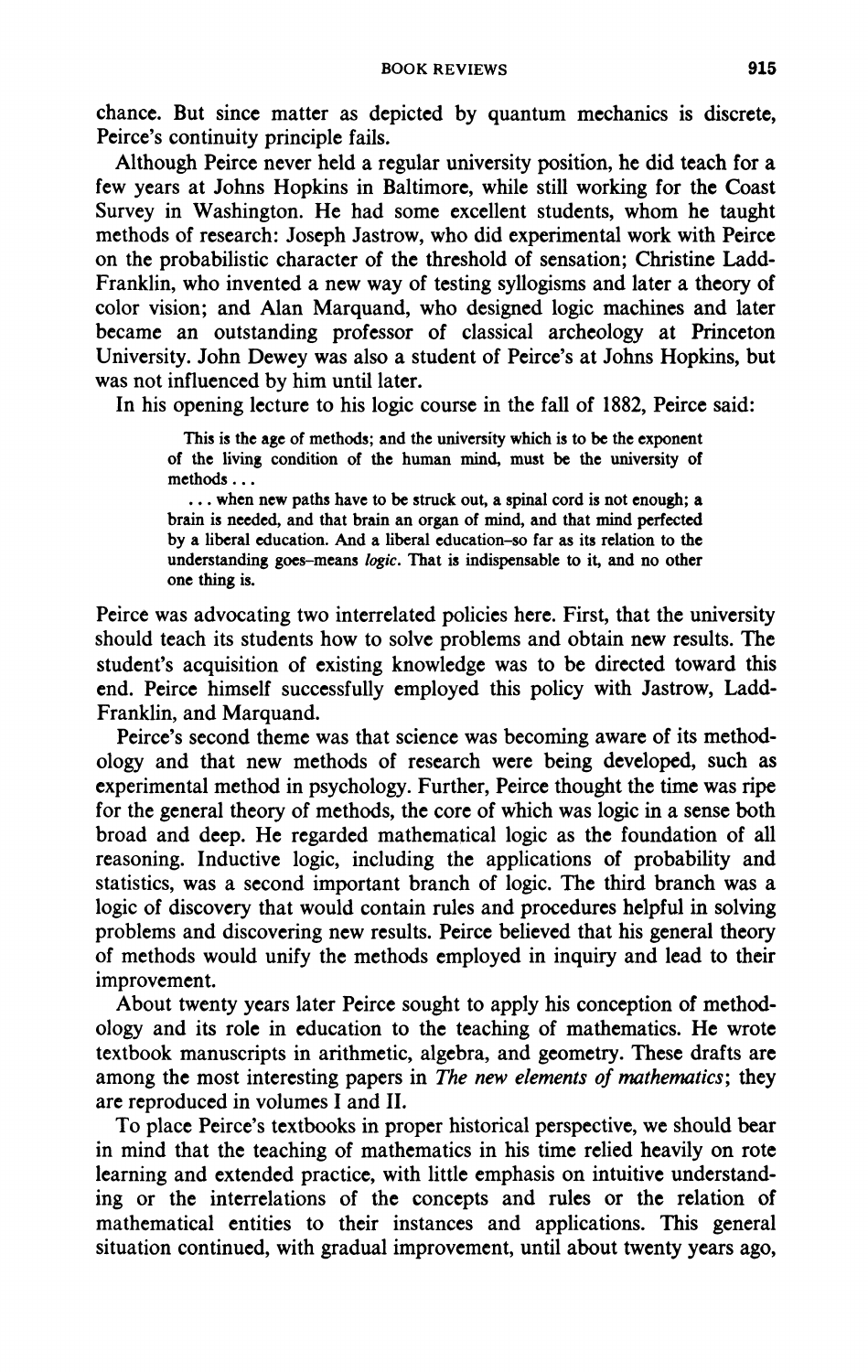**when the Russians, with their Sputnik, beat the United States in the race to put a satellite in space. That event led to a revolution in the teaching of elementary and intermediate mathematics. Some of the methods developed were strikingly similar to those Peirce had advocated, unsuccessfully, nearly sixty years earlier.** 

**I recall, as a mathematics student in the thirties, that set theory and logic did not appear in the curriculum until graduate school. After Sputnik, the stress shifted from rote computational skills to teaching concepts. Some set theory was introduced in elementary school and some logic in high school.** 

**The pedagogy of mathematics was improved considerably. But there were defects. Sometimes too much conceptual apparatus was introduced in the lower grades, with too little attention to computation and applications; bright high school students were sometimes pushed beyond their maturational capacities. And subject-matter change, however desirable, could not remedy the scarcity of able and inspiring teachers, more important in mathematics, perhaps, than in any other discipline.** 

**Let me illustrate the problem at the elementary level with an extreme example that came to my attention. The teacher asked the pupils to "get out their sets," at which they removed strings and counters from their desks. She next asked them to form "the null set," whereupon they arranged their strings in empty circles! She then asked them to form the set for one, whereupon they put a counter inside the circle; and similarly for two, three, etc.** 

**Peirce had a better way, in my opinion, of teaching counting and the basis of set theory to young children. He considered ordinals psychologically more basic than cardinals. To combine concepts and applications, he used decks of sequentially-numbered cards. The teacher placed some of these cards face down. The question, "How many of the cards are turned face up?" brought the answer, "None." Then the cards were turned up one by one and the question repeated, with the children counting aloud. The cards were also arranged in various patterns, with questions asked to stimulate the manipulation of numbers and familiarity with their systematic character. That the children were working with ordinal sets was a mathematical concept to be introduced later, when the students were more mature.** 

**For more advanced students Peirce explained arithmetic operations in terms of counting the elements of sets in the following way:** 

> *Addition* **is the operation of finding how many in all there are in two or more mutually exclusive collections.**

> *Multiplication* **is the operation of finding how many** *pairs* **there are of which one member comes from one and the other from another collection. Continued multiplication finds how many** *sets* **there are of which one member is drawn from a collection of given** *quotal* **number. Thus, twice three is**

**|/.\|.fc\|.V.|.V.|.\*\*%|.\\|** 

**Figure 1 (6 ways)** 

*Involution* **is the operation of finding in how many ways every member of one collection can be paired with a member of another collection. Thus 2<sup>3</sup> is as follows**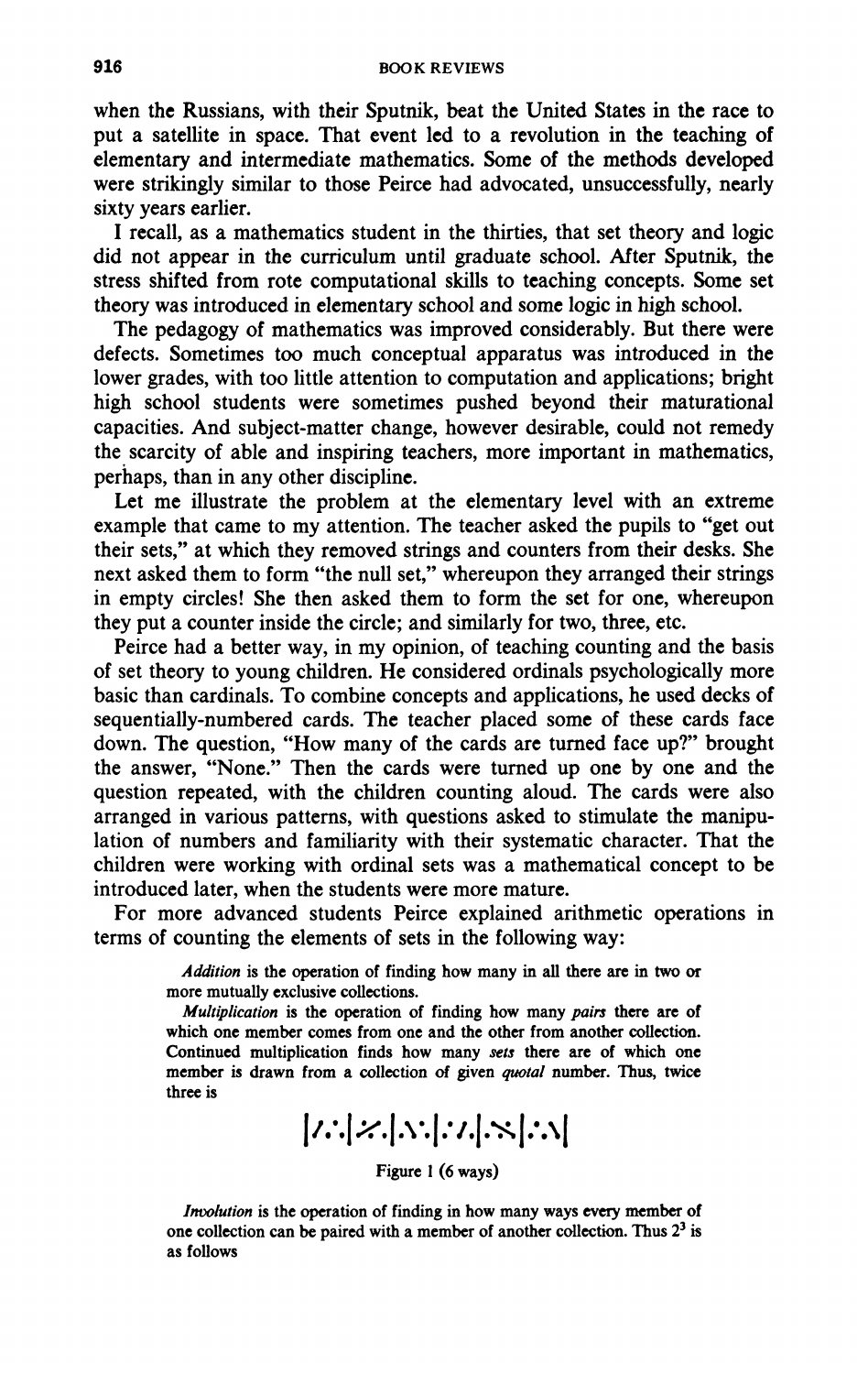$$
|\kappa|\mathbf{1}|\mathbf{1}|\mathbf{1}|\mathbf{1}|\mathbf{1}|\mathbf{1}|\mathbf{1}|\mathbf{1}|\mathbf{1}|\mathbf{1}|\mathbf{1}|\mathbf{1}|\mathbf{1}|\mathbf{1}|\mathbf{1}|\mathbf{1}|\mathbf{1}|\mathbf{1}|\mathbf{1}|\mathbf{1}|\mathbf{1}|\mathbf{1}|\mathbf{1}|\mathbf{1}|\mathbf{1}|\mathbf{1}|\mathbf{1}|\mathbf{1}|\mathbf{1}|\mathbf{1}|\mathbf{1}|\mathbf{1}|\mathbf{1}|\mathbf{1}|\mathbf{1}|\mathbf{1}|\mathbf{1}|\mathbf{1}|\mathbf{1}|\mathbf{1}|\mathbf{1}|\mathbf{1}|\mathbf{1}|\mathbf{1}|\mathbf{1}|\mathbf{1}|\mathbf{1}|\mathbf{1}|\mathbf{1}|\mathbf{1}|\mathbf{1}|\mathbf{1}|\mathbf{1}|\mathbf{1}|\mathbf{1}|\mathbf{1}|\mathbf{1}|\mathbf{1}|\mathbf{1}|\mathbf{1}|\mathbf{1}|\mathbf{1}|\mathbf{1}|\mathbf{1}|\mathbf{1}|\mathbf{1}|\mathbf{1}|\mathbf{1}|\mathbf{1}|\mathbf{1}|\mathbf{1}|\mathbf{1}|\mathbf{1}|\mathbf{1}|\mathbf{1}|\mathbf{1}|\mathbf{1}|\mathbf{1}|\mathbf{1}|\mathbf{1}|\mathbf{1}|\mathbf{1}|\mathbf{1}|\mathbf{1}|\mathbf{1}|\mathbf{1}|\mathbf{1}|\mathbf{1}|\mathbf{1}|\mathbf{1}|\mathbf{1}|\mathbf{1}|\mathbf{1}|\mathbf{1}|\mathbf{1}|\mathbf{1}|\mathbf{1}|\mathbf{1}|\mathbf{1}|\mathbf{1}|\mathbf{1}|\mathbf{1}|\mathbf{1}|\mathbf{1}|\mathbf{1}|\mathbf{1}|\mathbf{1}|\mathbf{1}|\mathbf{1}|\mathbf{1}|\mathbf{1}|\mathbf{1}|\mathbf{1}|\mathbf{1}|\mathbf{1}|\mathbf{1}|\mathbf{1}|\mathbf{1}|\mathbf{1}|\mathbf{1}|\mathbf{1}|\mathbf{1}|\mathbf{1}|\mathbf{1}|\mathbf{1}|\mathbf{1}
$$

**Figure 2 (8 ways)** 

**while 3<sup>2</sup> is as follows** 

## **|\*v|w|\v|y;|7V|y/|\*TAT;/| Figure 3 (9 ways)**

**(Vol. I,** *Arithmetic,* **pp. xxxiv-xxxv.) He treated other bases than ten, and he had an interesting algorithm for quickly adding lists of binary numbers. He introduced binary numbers with the game of twenty questions.** 

**Peirce tried hard to get his textbooks published, and he even had the assistance of his brother, James Mills Peirce, a Harvard professor of mathematics. He failed, partially because he, like many original minds, could teach and inspire the ablest, but could not reach average students and average teachers. But a more basic reason for Peirce's failure was that he was too far ahead of his time.** 

**Of course, it is a manifestation of genius to have an idea long before it is understood and appreciated. Let me close by outlining the background for another of Peirce's logical ideas of great originality, the idea for a generalpurpose relay computer, which was fifty years ahead of its time. The sequence of events is as follows:** 

**1. Peirce stimulated Alan Marquand to invent and build a mechanical logic machine superior to that of William Stanley Jevons. This machine is described in Peirce's** *Logical machines,* **vol. Ill, pt. 1, pp. 625-632.** 

**2. This machine was built in the early 1880s. At about the same time, Peirce conceived the sufficiency of "not-and" and "not-or," together with the use of a truth-table as a decision procedure for tautologyhood.** 

**3. In a letter to Marquand dated 1886 Peirce suggested the use of relays for Marquand's machine and showed how to achieve "and" and "or" with relays. ".. . it is by no means hopeless .. . to make a machine for really very difficult mathematical problems** *(ibid.,* **p. 632).** 

**4. Marquand then prepared a wiring diagram for a relay version of his mechanical logic machine.** 

**5. In 1900, Peirce stated that a computer could enumerate all the theorems of axiomatic arithmetic, thus anticipating the 20th century identification of logic with computers. See** *Our senses as reasoning machines,* **vol. Ill, pt. 2, pp. 1114—1115.** 

**Peirce knew of Charles Babbage's attempt to build an "analytical engine." This was to be a general-purpose mechanical computer for calculating functions and making tables. Babbage worked on his machine a long time, but never completed it, partly because of the inadequacy of mechanical technology for that purpose. I think that when Peirce wrote his 1886 letter he saw that a relay version of Babbage's machine could be built and that it would work. The first general-purpose relay computer was completed after World War II, at about the same time that the ENIAC, the first generalpurpose electronic computer, was completed!**